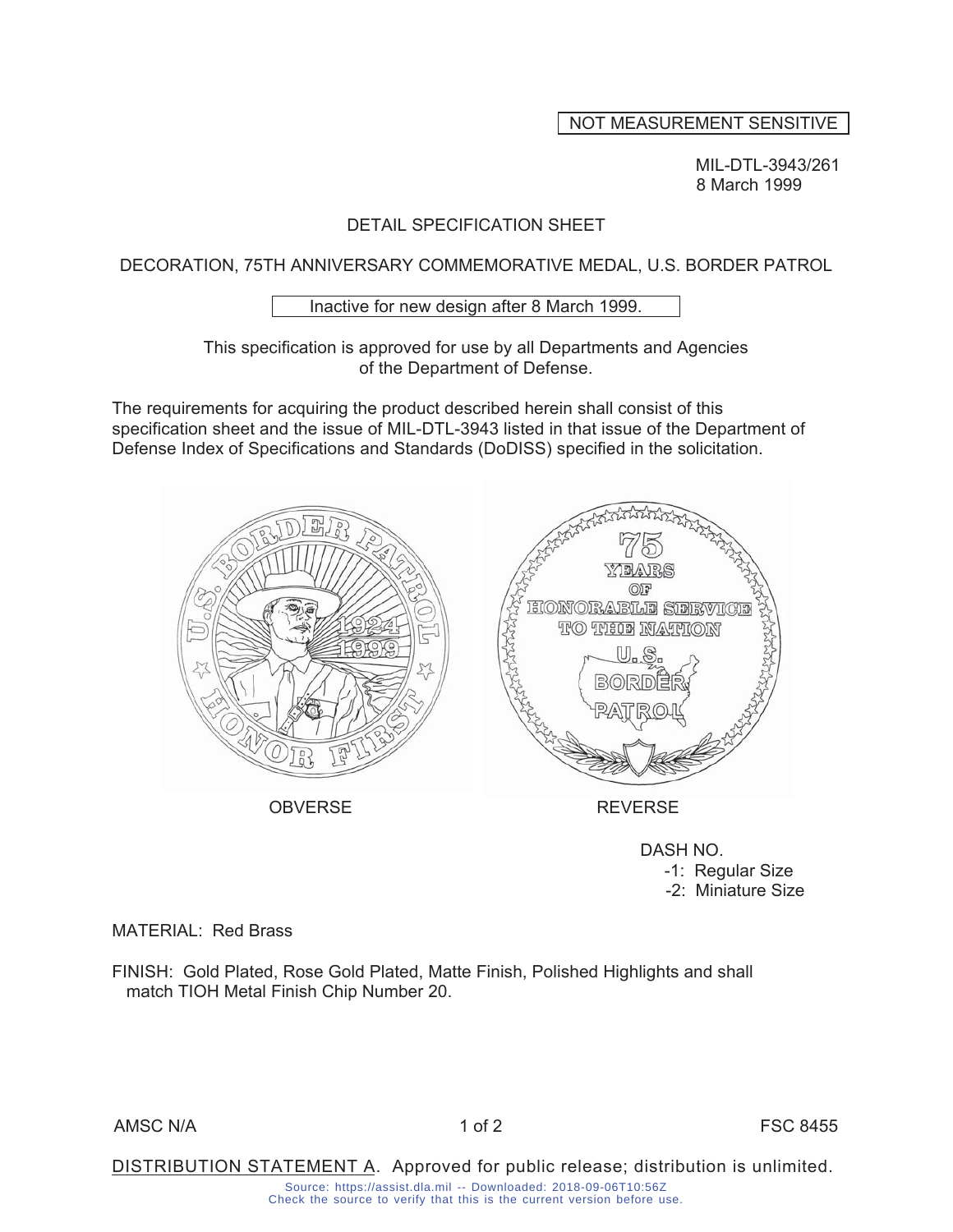DIMENSIONS:

 DIAMETER: -1: 1-3/8 inches (REF) -2: 5/8 inches (REF) THICKNESS (at thickest point): -1: 0.161 inch ± 0.010 inch  $-2$ : 0.118 inch  $\pm$  0.010 inch

NOTES:

 1. The term (REF) refers to the measurements taken from the Government furnished hub or die.

 2. Decoration set shall consist of a regular size medal, a miniature size medal, a service ribbon with ribbon attachment, and a lapel button all packaged in a presentation case conforming to MIL-DTL-14633, Type XVI with a Type XVI, Class 1 or 3 pad.

 3. The ribbon for the pendant drape and service ribbon shall conform to MIL-DTL-11589/511.

4. The ribbon attachment shall conform to MIL-DTL-41819/41.

5. The lapel button shall conform to MIL-DTL-11484/258.

Custodians: Custodians: **Preparing activity:** Army - IH Army - IH

DLA - CT

Review activities:  $(Project No. 8455-0970)$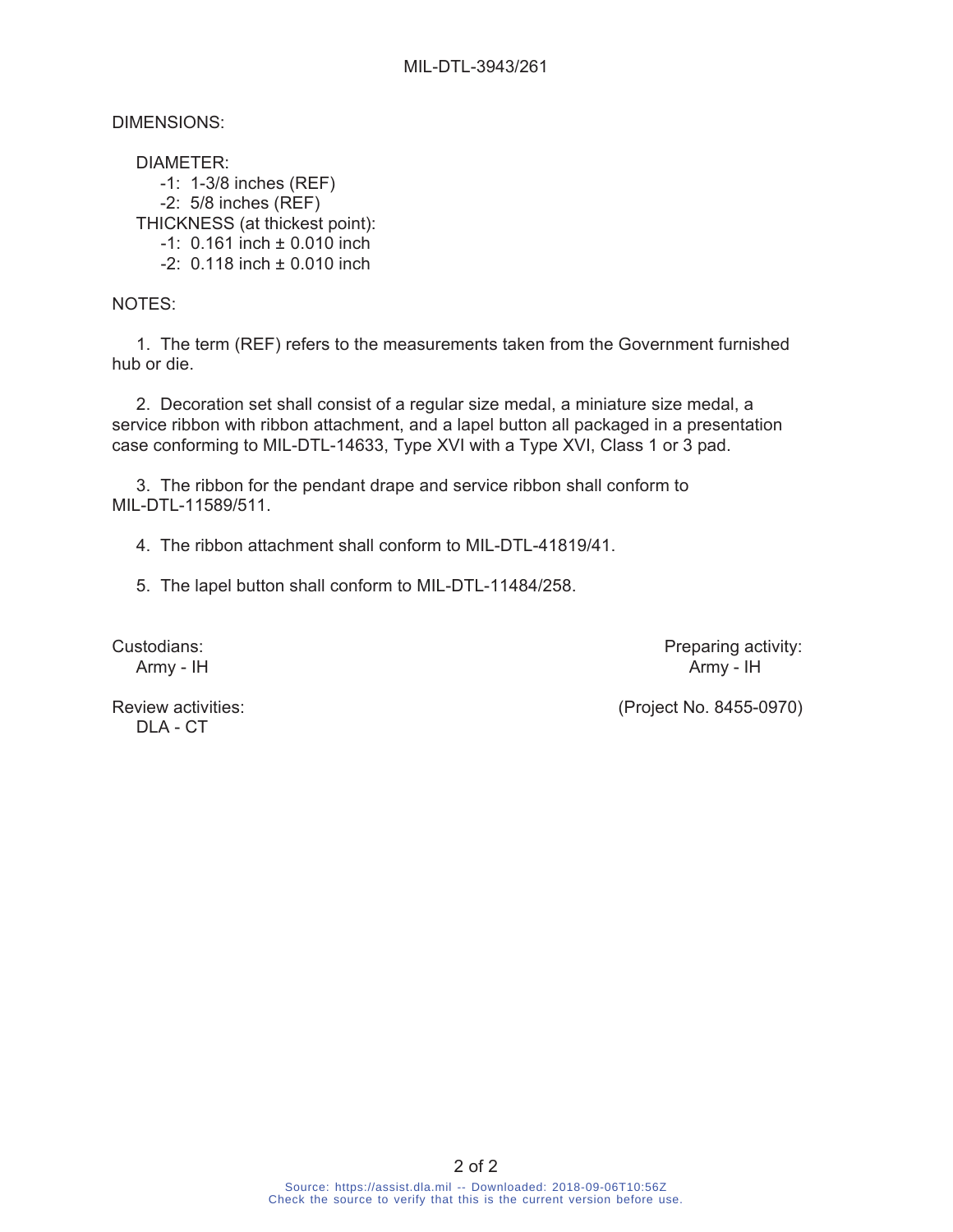#### **NOTICE OF REACTIVATION**

**NOT-MEASUREMENT SENSITIVE**

**MIL-DTL-3943/261 NOTICE 1 18 June 2001**

#### **MILITARY SPECIFICATION**

#### **DECORATION, 75TH ANNIVERSARY COMMEMORATIVE MEDAL, U.S. BORDER PATROL**

MIL-DTL-3943/261, dated 8 March 1999, is hereby reactivated and may be used for either new or existing design acquisition.

**Custodians: Preparing activity:** Army - IH Army - IH

**Review Activities:** DLA - CT

AMSC N/A FSC 8455

**DISTRIBUTION STATEMENT A:** Approved for public release; distribution is unlimited.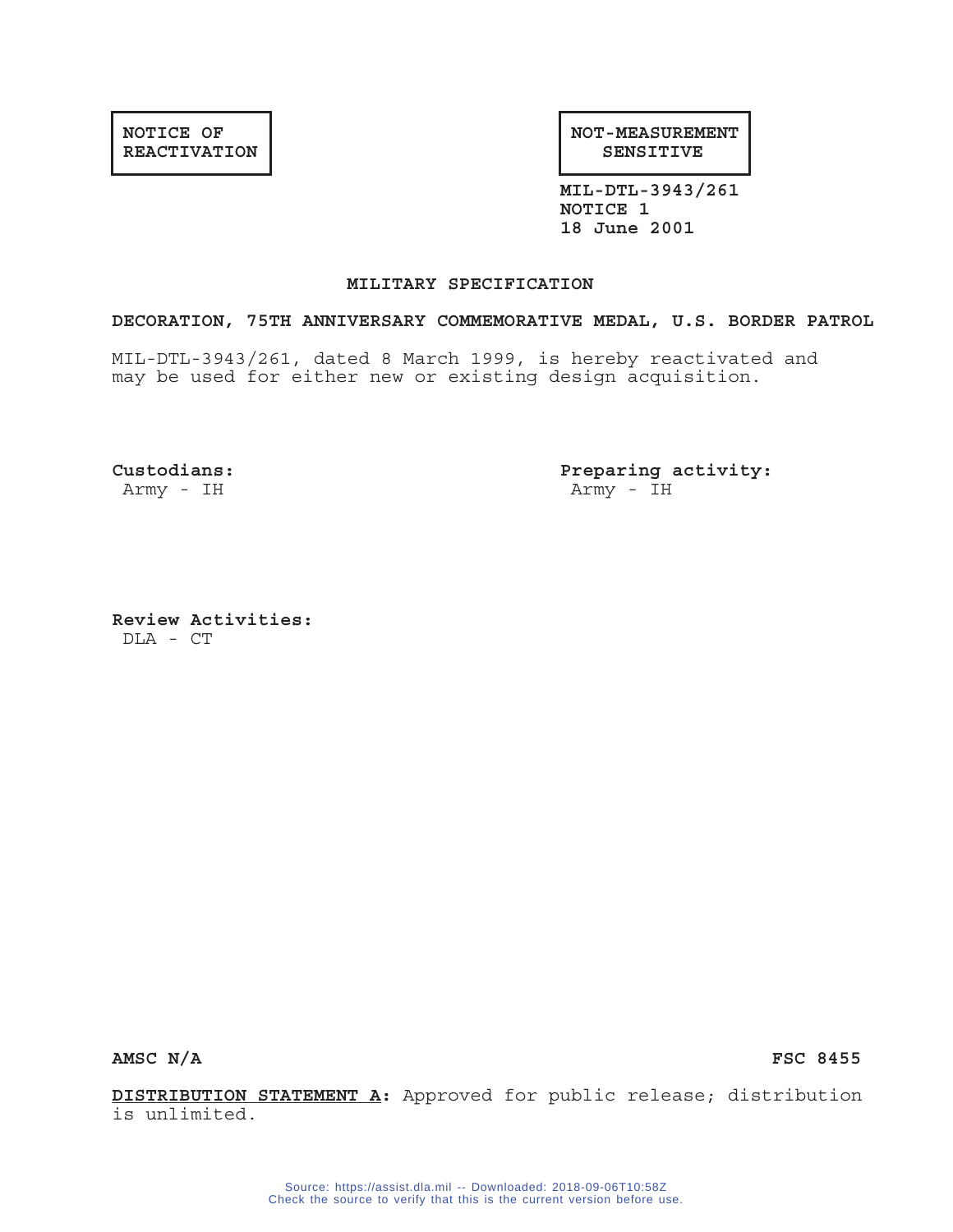INCH-POUND

MIL-DTL-3943/261A 09 October 2012 **SUPERSEDING** MIL-DTL-3943/261 8 March 1999

# DETAIL SPECIFICATION SHEET

## DECORATION, 75TH ANNIVERSARY COMMEMORATIVE MEDAL, U.S. BORDER PATROL

This specification is approved for use by all Departments and Agencies of the Department of Defense.

The requirements for acquiring the product described herein shall consist of this specification sheet and the latest issue of MIL-DTL-3943.



 DASH NO. -1: Regular Size -2: Miniature Size

MATERIAL (-1 and -2): Red Brass 85/15 (UNS Alloy No. C-230)

FINISH (-1 and -2): 24K Gold Plated, Matte Finish, Polished Highlights and shall match The Institute of Heraldry (TIOH) Metal Finish Chip Number 8.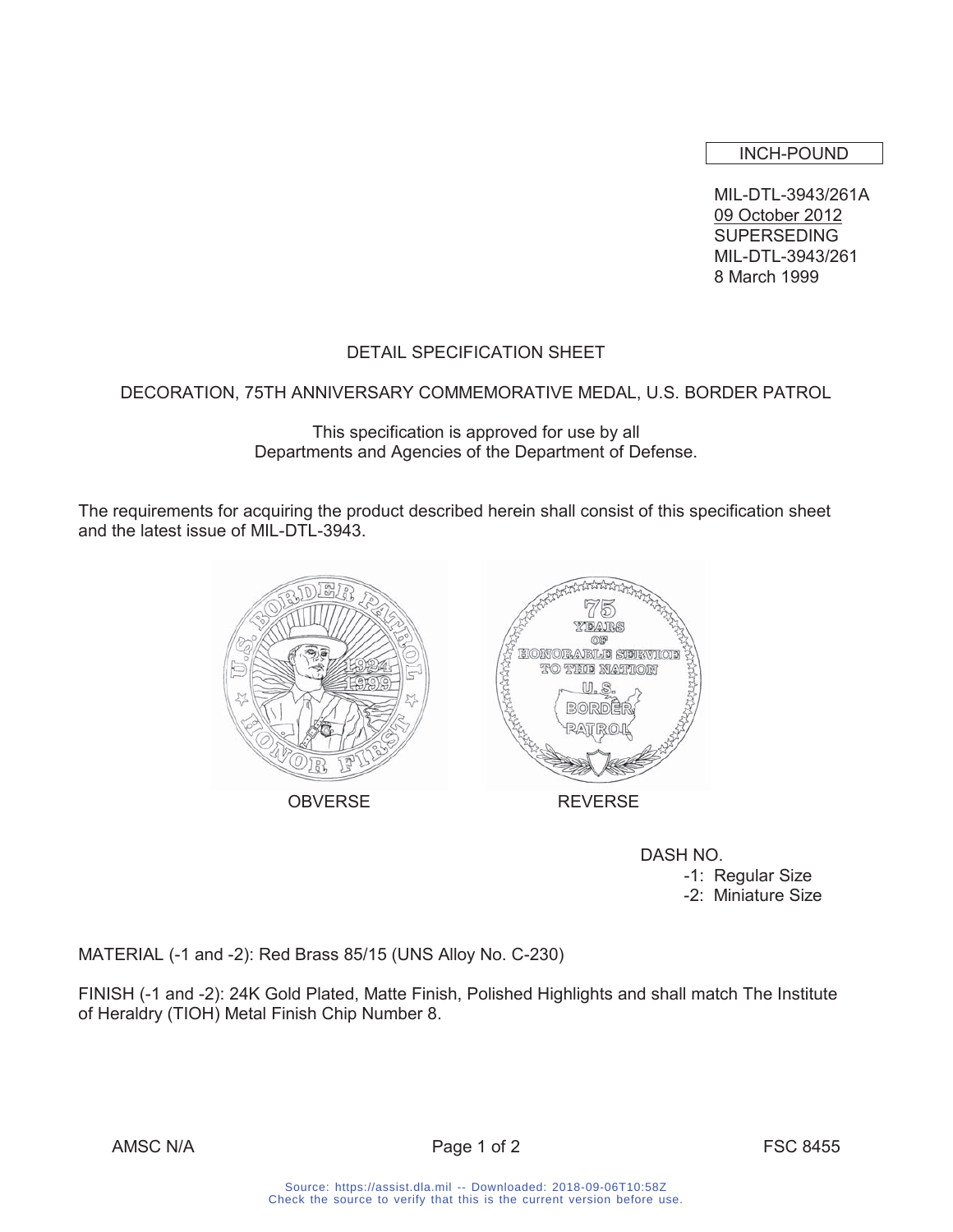DIMENSIONS:

- DIAMETER:
- -1: 1-3/8 inches (REF)
- -2: 5/8 inch (REF)

THICKNESS (At thickest point):

- -1: 0.161 inch + 0.010 inch
- -2: 0.118 inch + 0.010 inch

DECORATION SET AND CASE: Decoration set shall consist of a regular size medal, a miniature size medal, a service ribbon with ribbon attachment, and a lapel button all packaged in a presentation case conforming to MIL-C-14633, with a Type XVI, Class 1 or 3 pad.

NOTES:

1. The term (REF) refers to the measurements taken from the Government furnished hub or die.

 2. The specification slash sheet for the ribbon for the pendant drape and service ribbon is MIL-DTL-11589/511.

- 3. The specification slash sheet for the ribbon attachment is MIL-DTL-41819/41.
- 4. The specification slash sheet for the lapel button is MIL-DTL-11484/258.

CHANGES FROM PREVIOUS ISSUE: Marginal notations are not used in this revision to identify changes with respect to the previous issue due to the extent of the changes.

Custodian: Custodian: Preparing activity: Army - IH Army - IH

(Project No. 8455-2012-145)

NOTE: The activities listed above were interested in this document as of the date of this document. Since organizations and responsibilities can change, you should verify the currency of the information above using the ASSIST Online database at https://assist.dla.mil.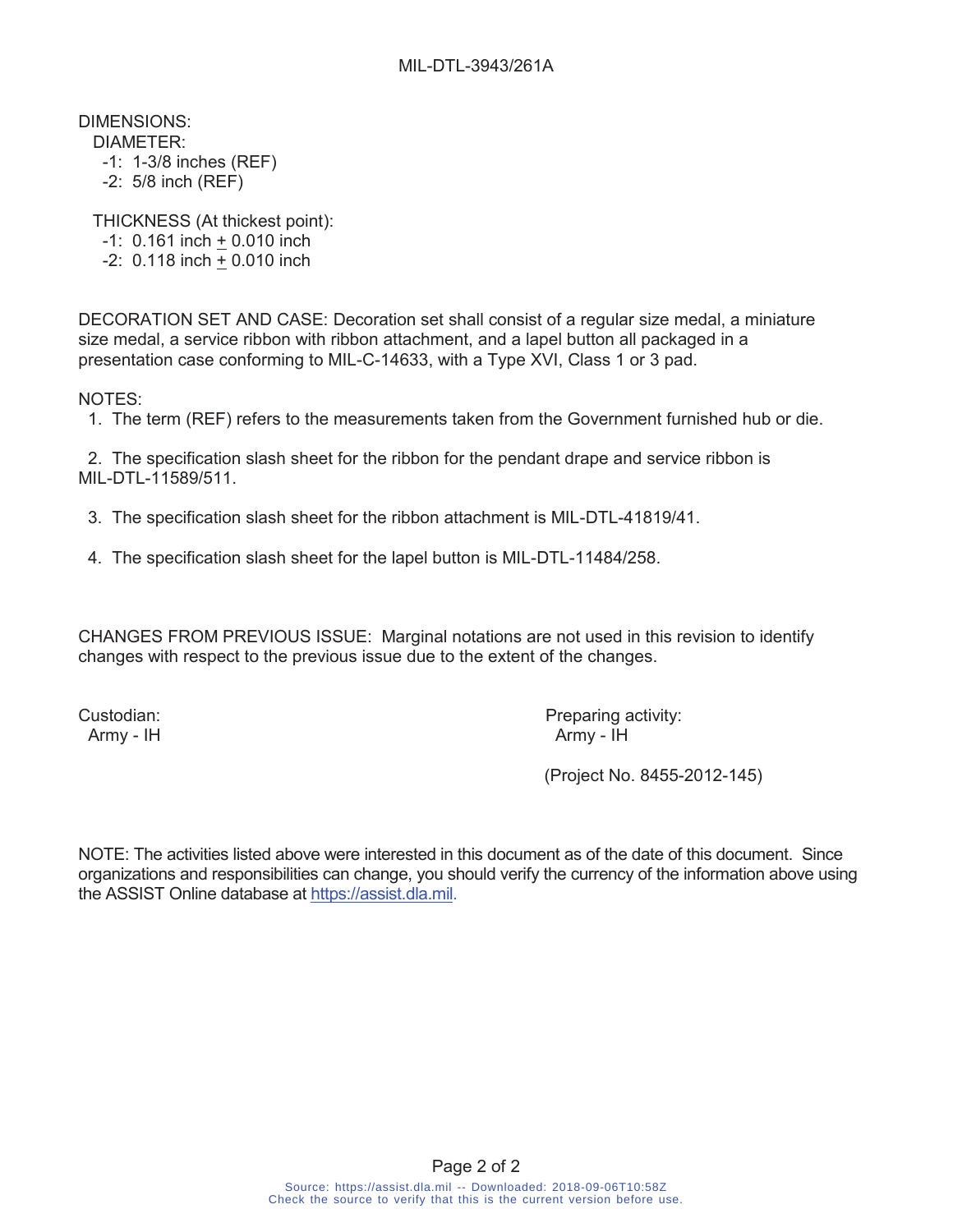INCH-POUND

MIL-DTL-3943/261B 1 August 2017 SUPERSEDING MIL-DTL-3943/261A 9 October 2012

# DETAIL SPECIFICATION SHEET

## DECORATION, 75TH ANNIVERSARY COMMEMORATIVE MEDAL, U.S. BORDER PATROL

This specification is approved for use by all Departments and Agencies of the Department of Defense.

The requirements for acquiring the product described herein shall consist of this specification sheet and the latest issue of MIL-DTL-3943.



 DASH NO. -1: Regular Size -2: Miniature Size

MATERIAL (-1 and -2): Red Brass 85/15 (UNS Alloy No. C-230)

FINISH (-1 and -2): 24K Gold Plated, Matte Finish, Polished Highlights and shall match The Institute of Heraldry Metal Finish Chip Number 8.